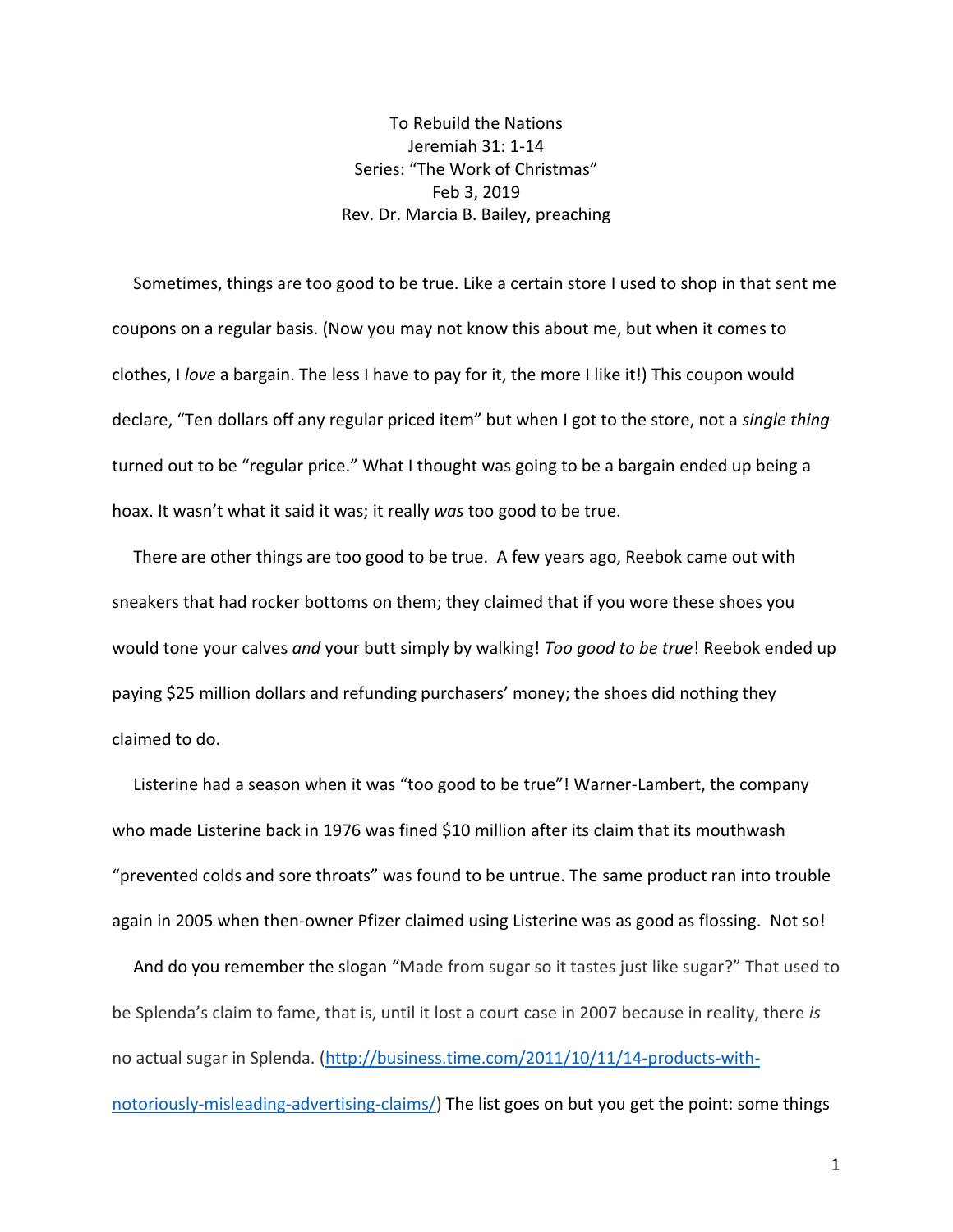that *sound* too good to be true turn out to *be* too good to be true! And our *scripture* this morning just happens to be *one of them*!

The 31<sup>st</sup> chapter of Jeremiah joins chapter 30 in being known as the "Book of Consolation." Up until this point the Prophet's words have been harsh and biting, pointing out the sin and shortfalls of Israel. Situated after the first Babylonian deportation of Judeans in 597 (see Jeremiah 24 and 29) the surrounding texts strike ominous notes regarding the Babylonian invasion, God's wrath, and devastating disputes that fractured God's people. All that seems to fall away, however, when we read chapters 30 and 31; here Jeremiah pours on the charm and envisions a time when healing and restoration will fill the land. People from both Israel and Judah will return from exile; the very land itself will rejoice! This is **great news**!

 Look at the promises spelled out here: in verses 2-6, the subject of the blessings is feminine. "Again I will rebuild you, and you shall be built! Again you shall take your tambourines and go for the in the dance of the merrymakers." Vineyards will be planted, fruit harvested! Everyone will go together to Zion-the rebuilt temple of Jerusalem-and worship God! It's an amazing thing!

 And that's *not all;* there's more! Verses 7-9 have a male subject. "I will bring them from the land of the north, and gather them from the farthest parts of the earth….I will lead them back, I will let them walk by brooks of water, in a straight path….." This is going to be *remarkable!* After losing their land, after being scattered into exile, after the destruction of the Temple, after wondering and wandering, God is going to *restore* the nation, *reunite* them in their own land, bless them with plenty to eat and drink, and usher in the great celebration of restoration and peace! *It seems too good to be true*! And as it turned out, it *was* too good to be true!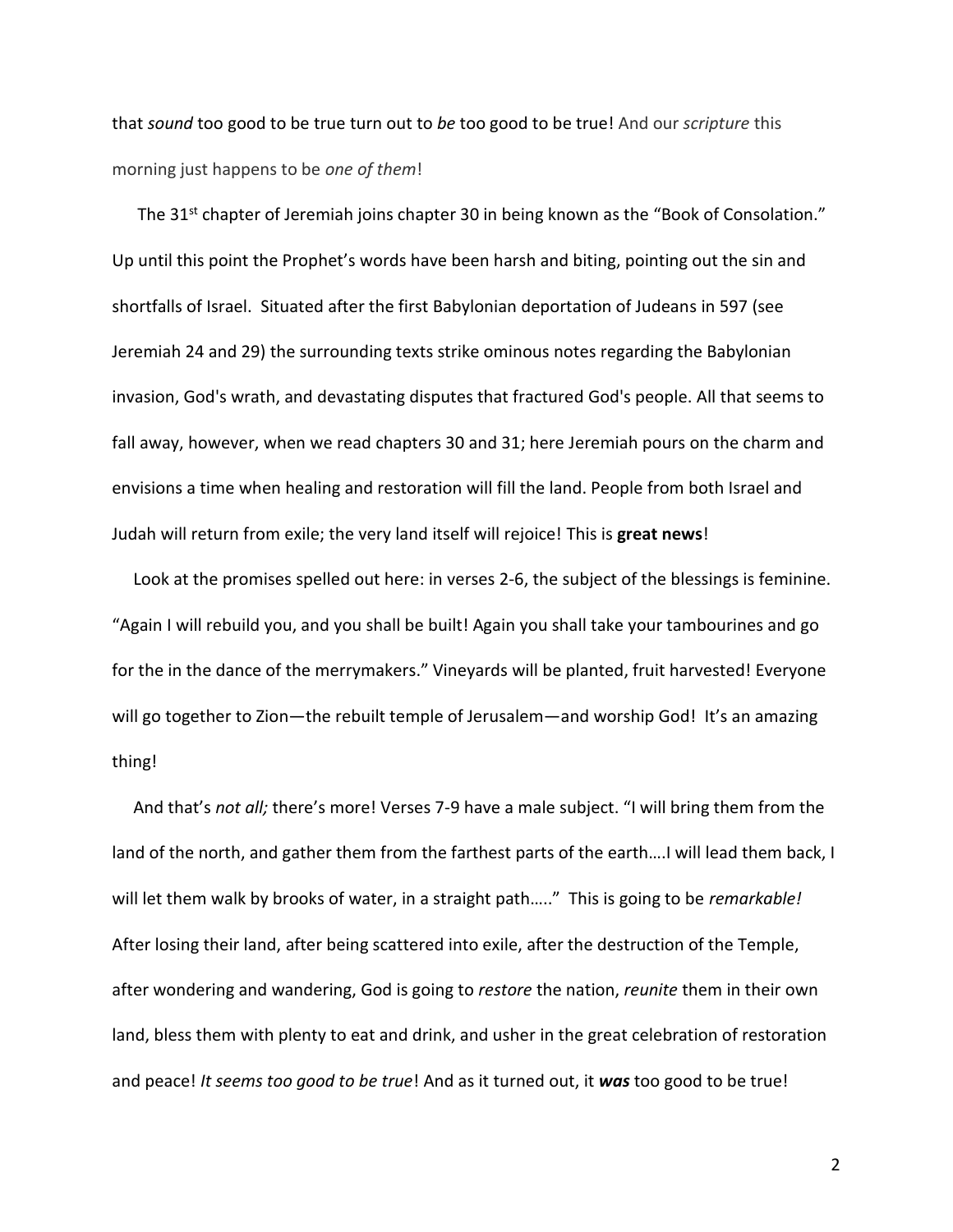Because, in reality, *this never happened*! The promise was made, the vision set out, but it was not fulfilled. Why? *Not because* God didn't hold up God's end of the bargain. But because the *people* couldn't hold up theirs. For all their hope and longing, they never could become the kind of nation God called them to be. Yes, they were grateful when the blessings were plenty but when God needed them to "do justice, love mercy, to live humbly", as the prophet Micah later reminds them, over and over again, they came up short! They could become the kind of nation God envisioned them to be.

 It doesn't take but a few minutes in front of a tv or more than a glance at the headlines to see that the nations of the world in as much or more disarray as they were in Jeremiah's time. A staggering number of nations could use "rebuilding". Venezuela is in turmoil, Syria's a nightmare, Greece is economically imploding. Sudan nears collapse, Italy is once again in a recession, and Britain is far from finding an agreeable compromise with the EU. Israel and Palestine are caught in a never-ending battle, and then what *can* we say about our own country? What *will* it take to rebuild what God designed and humans have torn apart? What will it take for *us* to bring to life the vision God has, the dream Jeremiah proclaims, to our world, or closer yet, our own community—the one right here on this street, the one within our own walls?

 These are the very things we were thinking and talking about yesterday. And as we continue to reflect on all that we heard, from God and one another, we continue our thinking about the "work of Christmas", about "God with Us". Howard Thurman's poem invites us to explore what it means to not only *bear witness* to God's Incarnation, to the coming of the Christ among us, but in fact to *be God's Incarnation*: to *become* Christ to a world in need. We are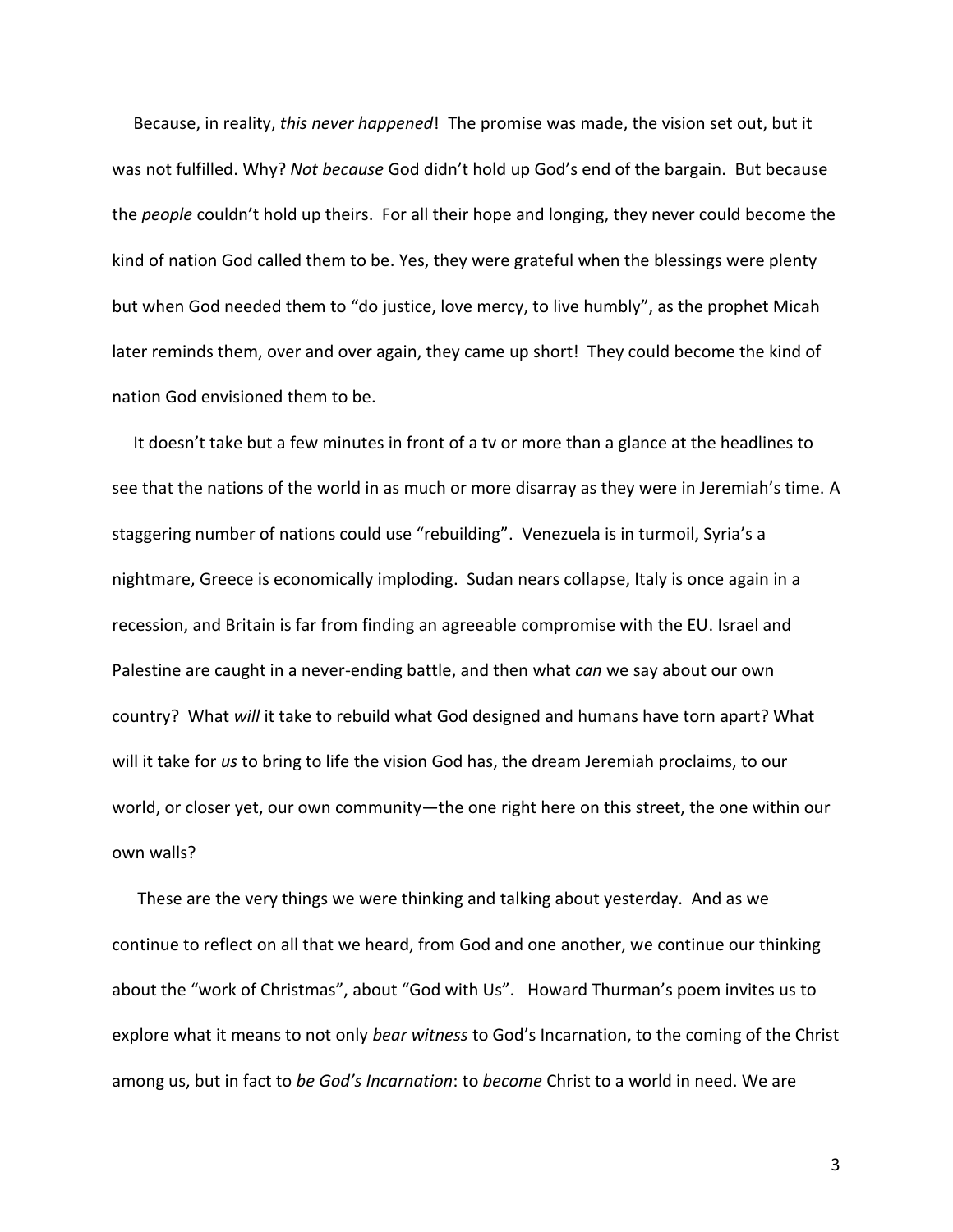looking at ourselves and our society, our culture and our world, and asking difficult questions about what's important and who's included and what it will take so that the healing and restoration Jeremiah foresaw might become reality, beginning here and now, in the circles we travel, in the communities of which we are a part.

 Jeremiah's words reflect the struggle; this is *not an easy vision*, a simple fix. "The people who survived the sword found grace in the wilderness," he proclaims. "Grace" is the gift, but the hard truth is not everyone "survived." The prophet tells of the ingathering of people, those who *did* survive, people who have been "lost" to one another, people who have been sent away, driven out, thrown aside…**they will return**. But notice *who* they are, *how* they return: "the blind and the lame, those with child and those in labor…with weeping they shall come." These are not the powerbrokers and the wheeler-dealers; not the influential nor the proud. They come not in triumph; they come in grief.

 Notice what *isn't* promised: the blind aren't offered sight; the lame are not restored. It isn't necessary. **They can come**. The expectant mother and those already in labor…there is no need for them to hurry; they are **included** here, the path will be made straight, so they don't get tripped up. **They come**. Even those who's grief is inconsolable, **they come too**. This isn't a gathering of perfect people with all the answers, all the resources, all the "right" anything. This is the reunification of a broken people, a hurting people, a vulnerable people who have known the world's hurts and tragedies and *yet live.* There is *room* in this new community for each of them. In God's restorative space, there is no need to be anything other than *who* we are; no need to be other than *what* we are. The promise is for everyone; there is room and resources for all.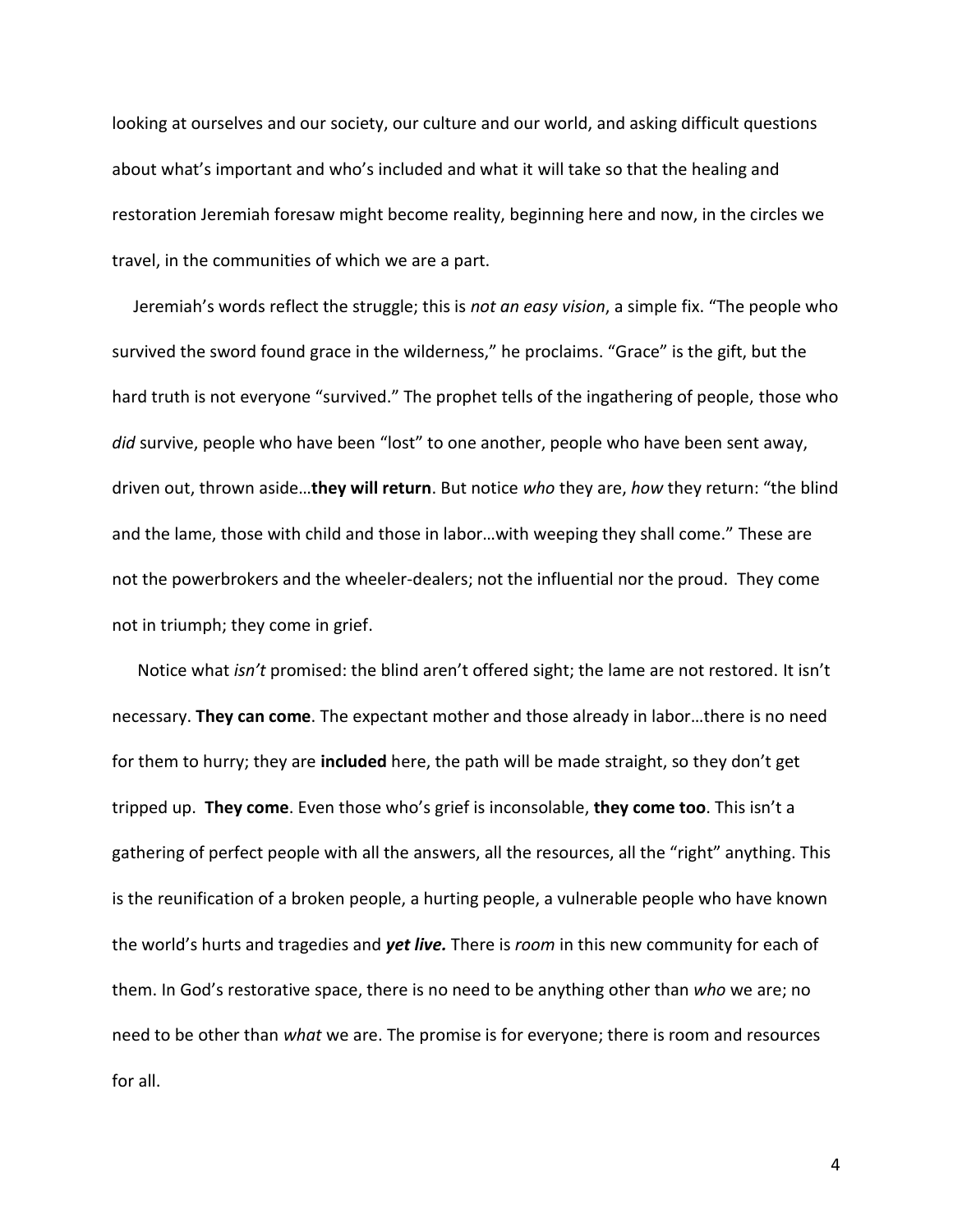And so**, this** is where the work of rebuilding begins. There is, in this text, a sense of homecoming, a sense of coming together as we are; not forgetting the past but incorporating it. Not ignoring our differences but including them. There is an authenticity here not common, in either the biblical text nor in real life. God's work of rebuilding the nations *begins* by creating a new community, a **people,** a people whose authenticity becomes the means by which they are redeemed, a people who become a "watered garden," an *incarnation* of the One who calls them into life; a people with a new sense of mission, of purpose, to heal the world. Rebuilding happens when we incarnate, when we take on, the flesh and spirit of God!

 This is the work we are called to! Yesterday we met for an entire day, listening attentively to God's Word and to each other, trusting that God's Spirit was speaking to us through each and all. We were stretched and pulled, looked forward and back, imagined and wondered, started, stopped, and began again. We discerned a direction. We heard an invitation. And now we too are invited to become a new community, to be "rebuilt" --expectant, blind, old, young, halting, energetic, grieving, or with hope!

 **We** are hearing the call to Incarnation; not to some abstract idea about what we believe but to some measurable action that demonstrates who and what God is like. Jeremiah's prophecy gives us a glimpse of what the end results might look like, the creation of a new community, gathered not by ties to the past but hope for the future; fashioned not by what is easy but by what is true; molded not in the image of what is perfect but what is broken. Because *that's*  what Incarnation is. *This* is where rebuilding begins.

 The work of rebuilding the nations is the work of creating new community—within our walls and beyond them, with those we love and those we haven't met. It begins with accepting each